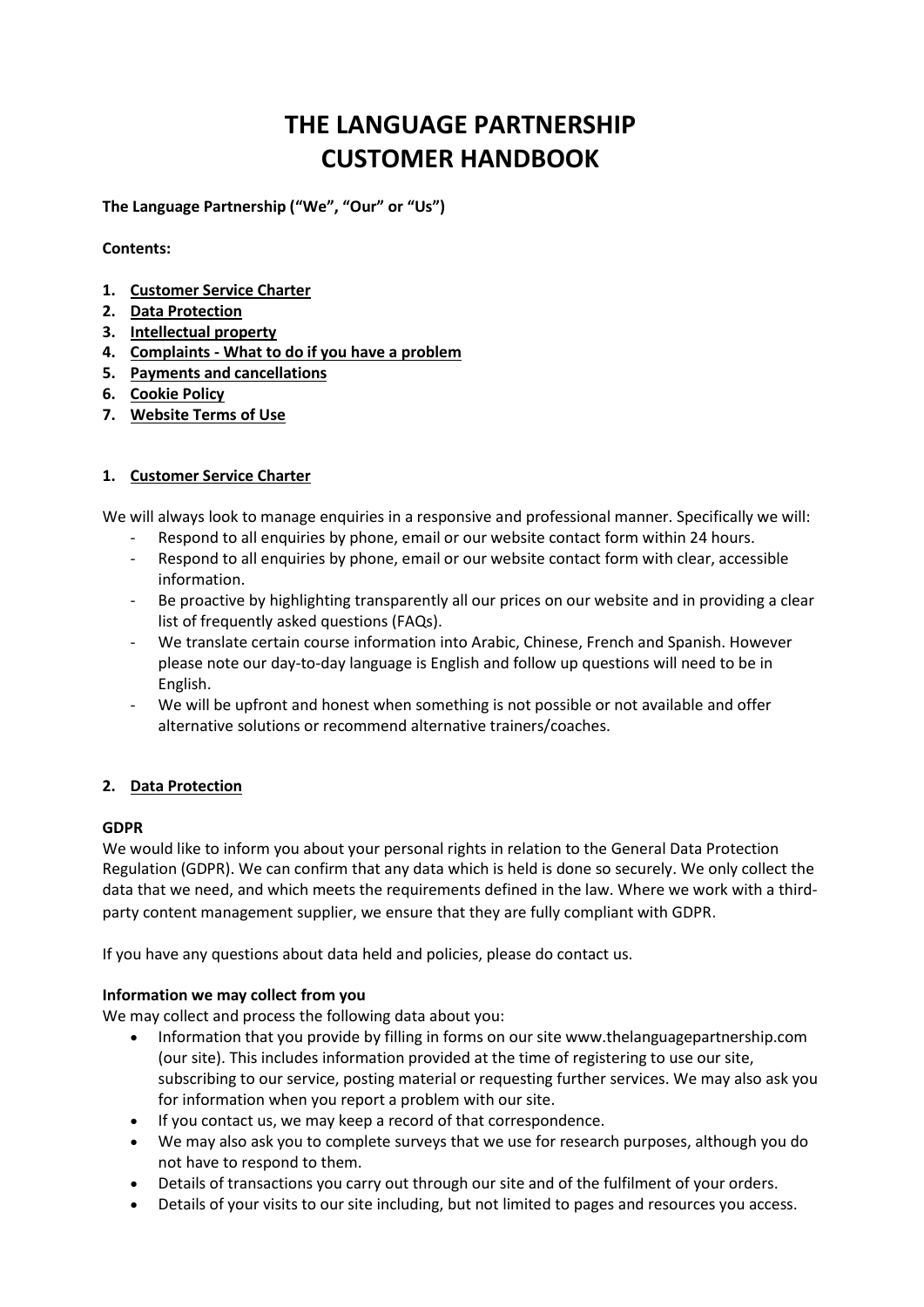# **Cookies**

Our website uses cookies to distinguish you from other users of our website. This helps us to provide you with a good experience when you browse our website, and also allows us to improve our site. For detailed information on the cookies we use and the purposes for which we use them see our Cookie policy.

## **Where we store your personal data**

The data that we collect from you may be transferred to, and stored at, a destination outside the European Economic Area ("EEA"). It may also be processed by staff operating outside the EEA who work for us or for one of our suppliers. Such staff maybe engaged in, among other things, the fulfilment of your order, the processing of your payment details and the provision of support services. By submitting your personal data, you agree to this transfer, storing or processing. We will take all steps reasonably necessary to ensure that your data is treated securely and in accordance with this privacy policy.

Where we have given you (or where you have chosen) a password which enables you to access certain parts of our site, you are responsible for keeping this password confidential. We ask you not to share a password with anyone.

Unfortunately, the transmission of information via the internet is not completely secure. Although we will do our best to protect your personal data, we cannot guarantee the security of your data transmitted to our site; any transmission is at your own risk. Once we have received your information, we will use strict procedures and security features to try to prevent unauthorised access.

## **Uses made of the information**

We use information held about you in the following ways:

- To ensure that content from our site is presented in the most effective manner for you and for your computer.
- To provide you with information, products or services that you request from us or which we feel may interest you, where you have consented to be contacted for such purposes.
- To carry out our obligations arising from any contracts entered into between you and us.
- To allow you to participate in interactive features of our service, when you choose to do so.
- To notify you about changes to our service.

#### **Your rights**

You always have the right to know what data we hold about you and to ask us not to use your data for the marketing of our products and services. You can exercise your right by contacting us at [enquiries@tlp.lu.](mailto:enquiries@tlp.lu)

Our site contains links to our trusted partners. If you follow a link to any of these websites, please note that these websites have their own privacy policies and that we do not accept any responsibility or liability for these policies. Please check these policies before you submit any personal data to these websites.

# <span id="page-1-0"></span>**3. Intellectual property**

All content/learning resources developed by The Language Partnership will remain the property of The Language Partnership. For example, if you download one of newsletters or receive one of our training presentations this is for your own private use. This is not to be copied or distributed to others without the express permission in writing from the Language Partnership.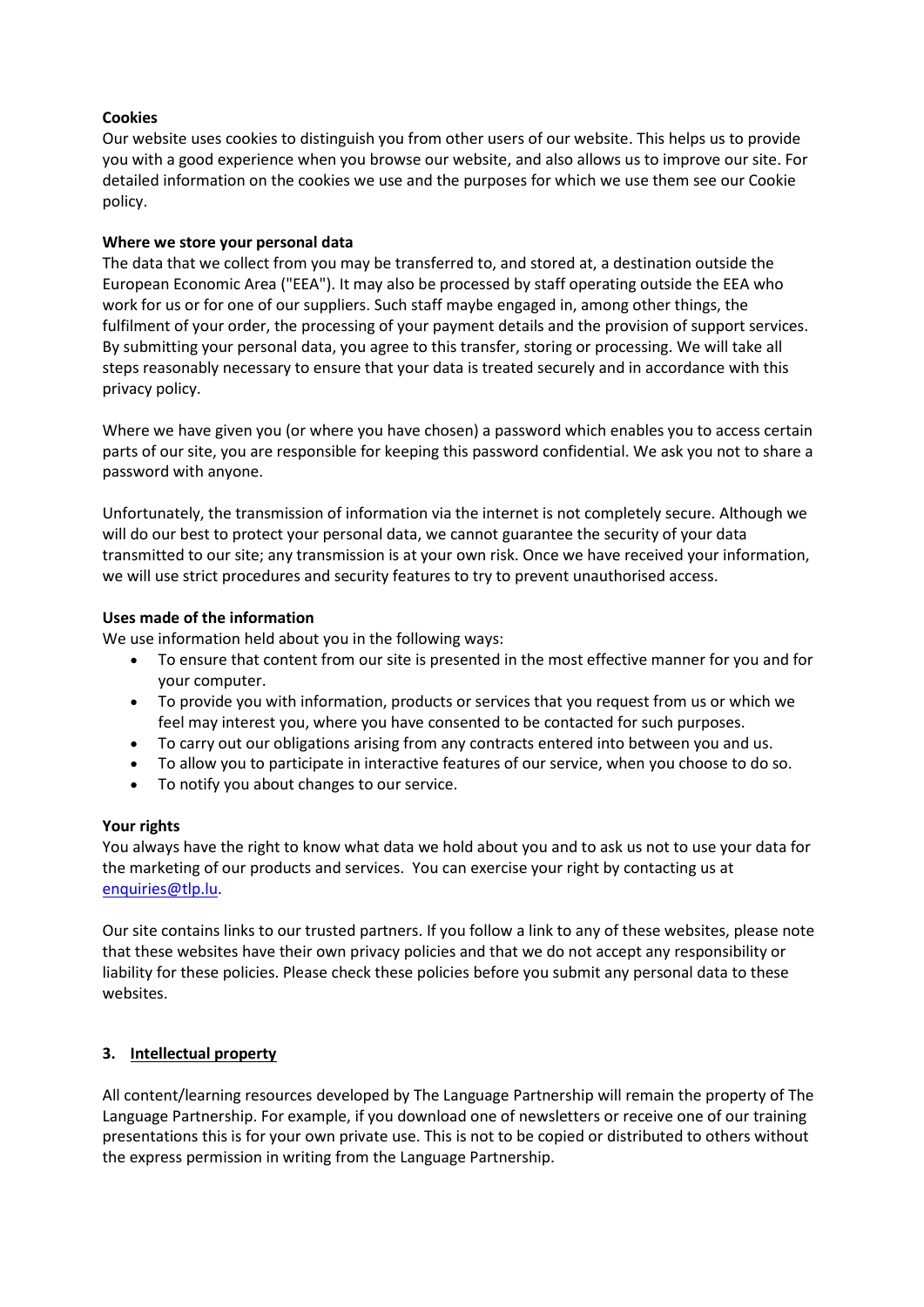## <span id="page-2-0"></span>**4. Complaints - What to do if you have a problem**

We are confident we will deliver an excellent service that exceeds your expectations. However, if you do have an issue with any aspect of your course, please talk to us and we will seek a solution.

In the unlikely event that we cannot resolve your issue over the phone, we ask you to put it in writing, and send this to [toby@tlp.lu.](mailto:toby@tlp.lu) We commit to providing an initial response within 24 hours.

## <span id="page-2-1"></span>**5. Payments and cancellations**

## **Payments**

We will work with you in agreeing and organising a payment plan for the duration of the course. We offer some flexibility in enabling you to pay in stages as you proceed through the course. We will always define the payment terms in our contract with you. For certain workshops such as our Business Communication Workshops, the payment is automatic and required as part of the registration process for the event.

We accept payments in euros and will invoice you accordingly. We provide multiple and secure payment options through PayPal and Stripe for all our training and coaching. We also allow for direct bank transfer.

## **Cancellation of individual training**

When a student (who is taught individually) cancels training with more than 24 hours' notice we will re-organise the training at the trainer and the student's convenience.

Where a cancellation is within 24 hours of the lesson, the lesson will be invoiced for - unless there are exceptional circumstances.

# **Cancellation process for group lessons**

Where a student cancels group training the lesson will continue without the student.

Please notify your trainer if you are unable to attend your course.

# **Paying TVA (VAT) for TLP courses or workshops**

We charge TVA for all our training and coaching. However, for training or coaching offered to private individuals, TVA is typically included in the price. For training or coaching offered to companies, our price does not include TVA.

#### **Other payment charges**

Our website offers multiple payment options. There might be additional charges when you pay by credit card, subject to the terms and conditions of your credit card. There is a handling fee from providers such as PayPal that we absorb (pay).

#### **The cost of an evaluation process**

If you are a private individual, we do not charge you for evaluating your level and requirements. However, for company sponsored training we do charge for the evaluation of groups. This charge is 25 euro per hour.

#### **There are no other charges**

We do not charge for the cost of our training material - this is included in the price.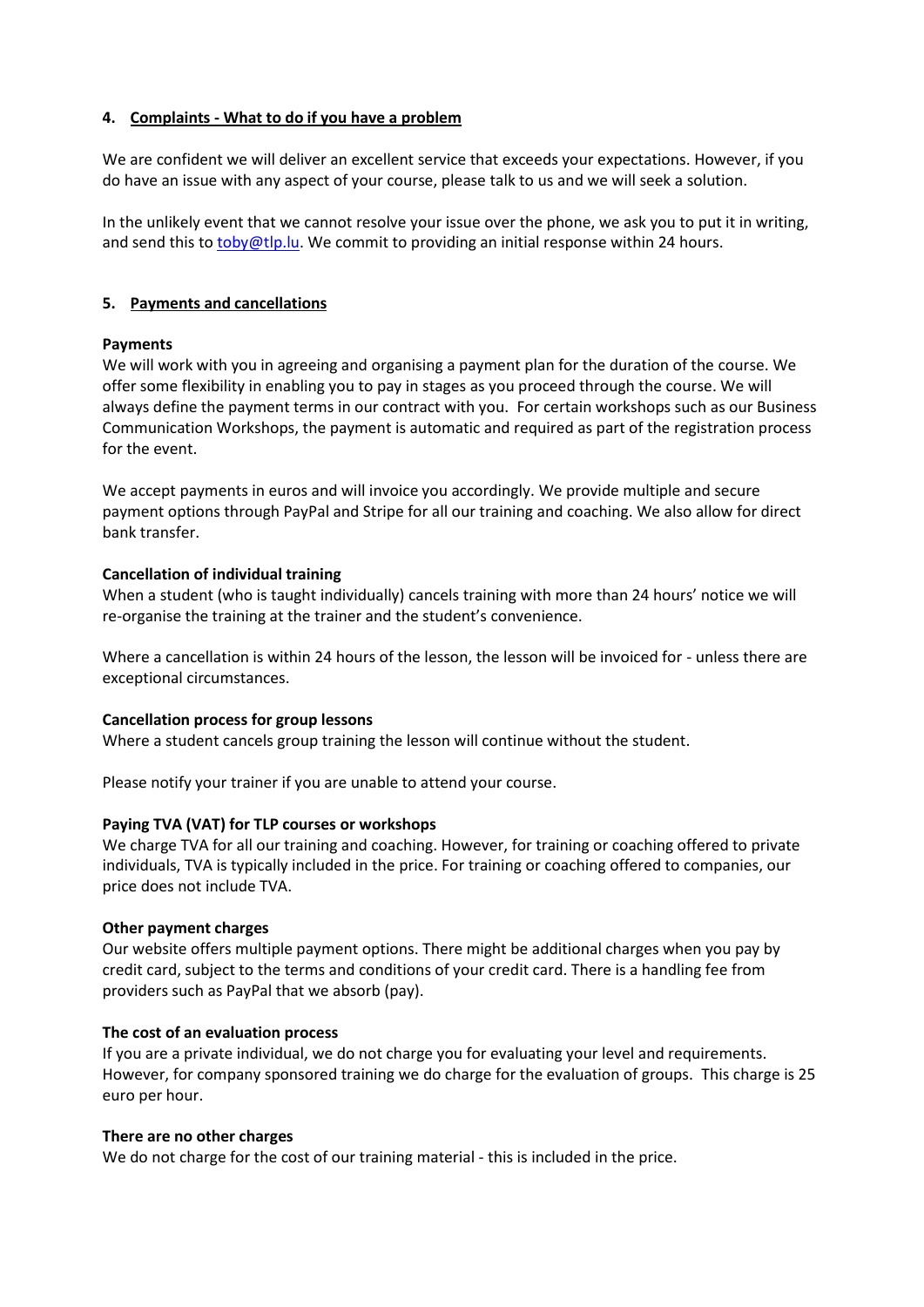## <span id="page-3-0"></span>**6. Cookie Policy**

## **Information about our use of cookies**

Our website uses cookies to distinguish you from other users of our website. This helps us to provide you with a good experience when you browse our website and also allows us to improve our website. By continuing to browse the website, you are agreeing to our use of cookies.

A cookie is a small file of letters and numbers that we store on your browser or the hard drive of your computer if you agree. Cookies contain information that is transferred to your computer's hard drive.

We use the following cookies:

- **Strictly necessary cookies**. These are cookies that are required for the operation of our website. They include, for example, cookies that enable you to log into secure areas of our website, use a shopping cart or make use of e-billing services.
- **Analytical/performance cookies**. They allow us to recognise and count the number of visitors and to see how visitors move around our website when they are using it. This helps us to improve the way our website works, for example, by ensuring that users are finding what they are looking for easily.
- **Functionality cookies**. These are used to recognise you when you return to our website. This enables us to personalise our content for you, greet you by name and remember your preferences (for example, your choice of language or region).
- **Targeting cookies**. These cookies record your visit to our website, the pages you have visited and the links you have followed. We will use this information to make our website and the advertising displayed on it more relevant to your interests. We may also share this information with third parties for this purpose.

Please note that third parties (including, for example, advertising networks and providers of external services like web traffic analysis services) may also use cookies, over which we have no control. These cookies are likely to be analytical/performance cookies or targeting cookies.

You can block cookies by activating the setting on your browser that allows you to refuse the setting of all or some cookies. However, if you use your browser settings to block all cookies (including essential cookies) you may not be able to access all or parts of our website.

# <span id="page-3-1"></span>**7. Website Terms of Use**

This section tells you the terms of use on which you may make use of our website, www.thelanguagepartnership.com, whether as a guest or a registered user. Please read these terms of use carefully before you start to use the site. By using our site, you indicate that you accept these terms of use and that you agree to abide by them. If you do not agree to these terms of use, please refrain from using our site.

#### **Information about us**

www.thelanguagepartnership.com is a site operated by The Language Partnership. Our main trading address is 21 Allee des Poirier, Kirchberg, Luxembourg City, Luxembourg, 2360.

#### **Accessing our site**

Access to our site is permitted on a temporary basis, and we reserve the right to withdraw or amend the service we provide on our site without notice (see below). We will not be liable if for any reason our site is unavailable at any time or for any period.

From time to time, we may restrict access to some parts of our site, or our entire site, to users who have registered with us.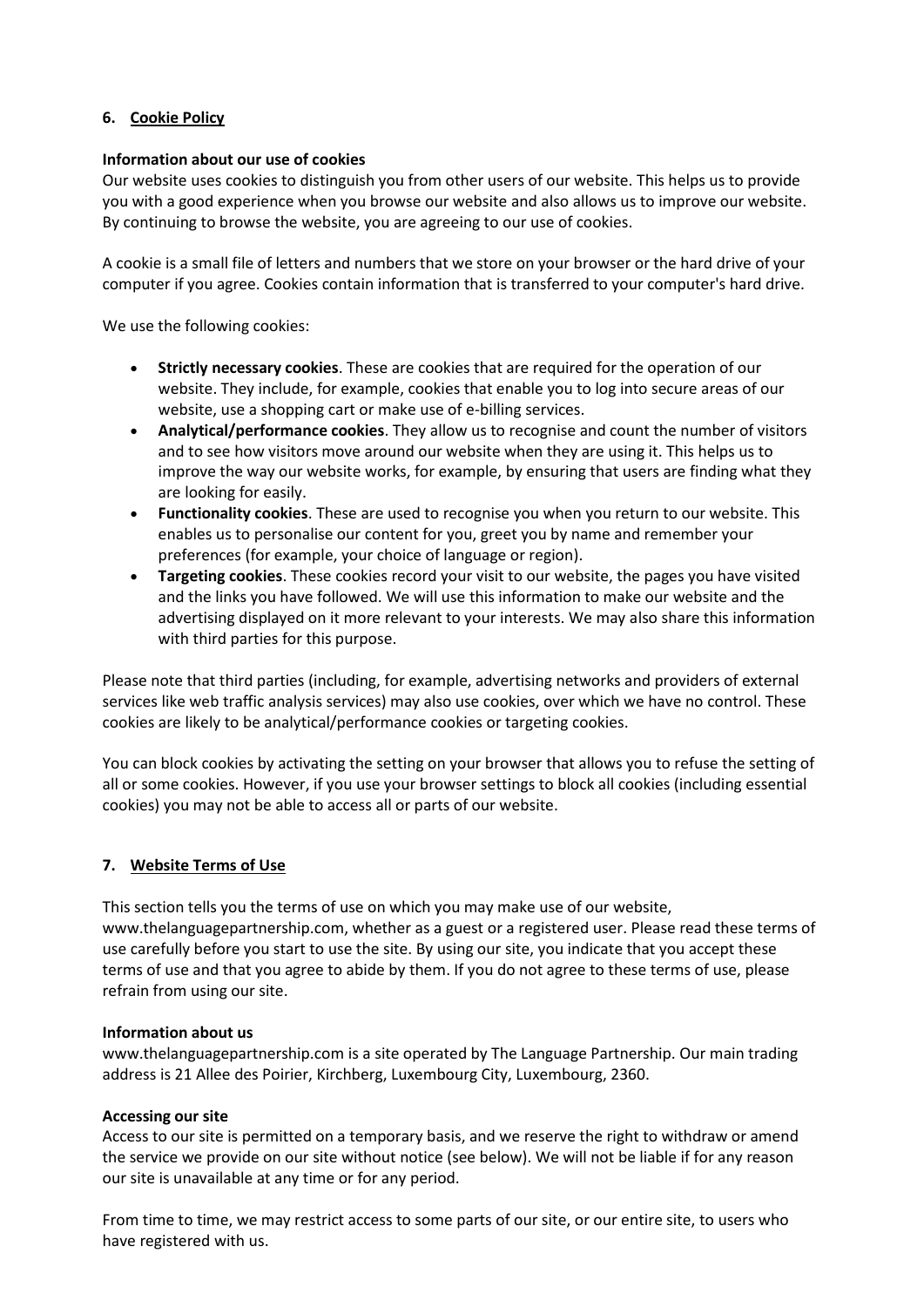If you choose, or you are provided with, a user identification code, password or any other piece of information as part of our security procedures, you must treat such information as confidential, and you must not disclose it to any third party. We have the right to disable any user identification code or password, whether chosen by you or allocated by us, at any time, if in our opinion you have failed to comply with any of the provisions of these terms of use.

When using our site, you must comply with the provisions of our acceptable use policy.

You are responsible for making all arrangements necessary for you to have access to our site. You are also responsible for ensuring that all persons who access our site through your internet connection are aware of these terms, and that they comply with them.

## **Transactions concluded through our site**

Contracts for the supply of goods OR services OR information formed through our site or as a result of visits made by you are governed by our terms and conditions of supply.

## **Viruses, hacking and other offences**

You must not misuse our site by knowingly introducing viruses, trojans, worms, logic bombs or other material which is malicious or technologically harmful. You must not attempt to gain unauthorised access to our site, the server on which our site is stored or any server, computer or database connected to our site. You must not attack our site via a denial-of-service attack or a distributed denial-of service attack.

By breaching this provision, you would commit a criminal offence under the Computer Misuse Act 1990. We will report any such breach to the relevant law enforcement authorities and we will cooperate with those authorities by disclosing your identity to them. In the event of such a breach, your right to use our site will cease immediately.

We will not be liable for any loss or damage caused by a distributed denial-of-service attack, viruses or other technologically harmful material that may infect your computer equipment, computer programs, data or other proprietary material due to your use of our site or to your downloading of any material posted on it, or on any website linked to it.

#### **Linking to our site**

You may link to our home page, provided you do so in a way that is fair and legal and does not damage our reputation or take advantage of it, but you must not establish a link in such a way as to suggest any form of association, approval or endorsement on our part where none exists.

If you wish to make any use of material on our site other than that set out above, please address your request to enquiries@tlp.lu.

#### **Links from our site**

Where our site contains links to other sites and resources provided by third parties, these links are provided for your information only. We have no control over the contents of those sites or resources and accept no responsibility for them or for any loss or damage that may arise from your use of them.

#### **Jurisdiction and applicable law**

The Luxembourg courts will have exclusive jurisdiction over any claim arising from, or related to, a visit to our site although we retain the right to bring proceedings against you for breach of these conditions in your country of residence or any other relevant country.

These terms of use and any dispute or claim arising out of or in connection with them or their subject matter or formation (including non-contractual disputes or claims) shall be governed by and construed in accordance with the law of Luxembourg.